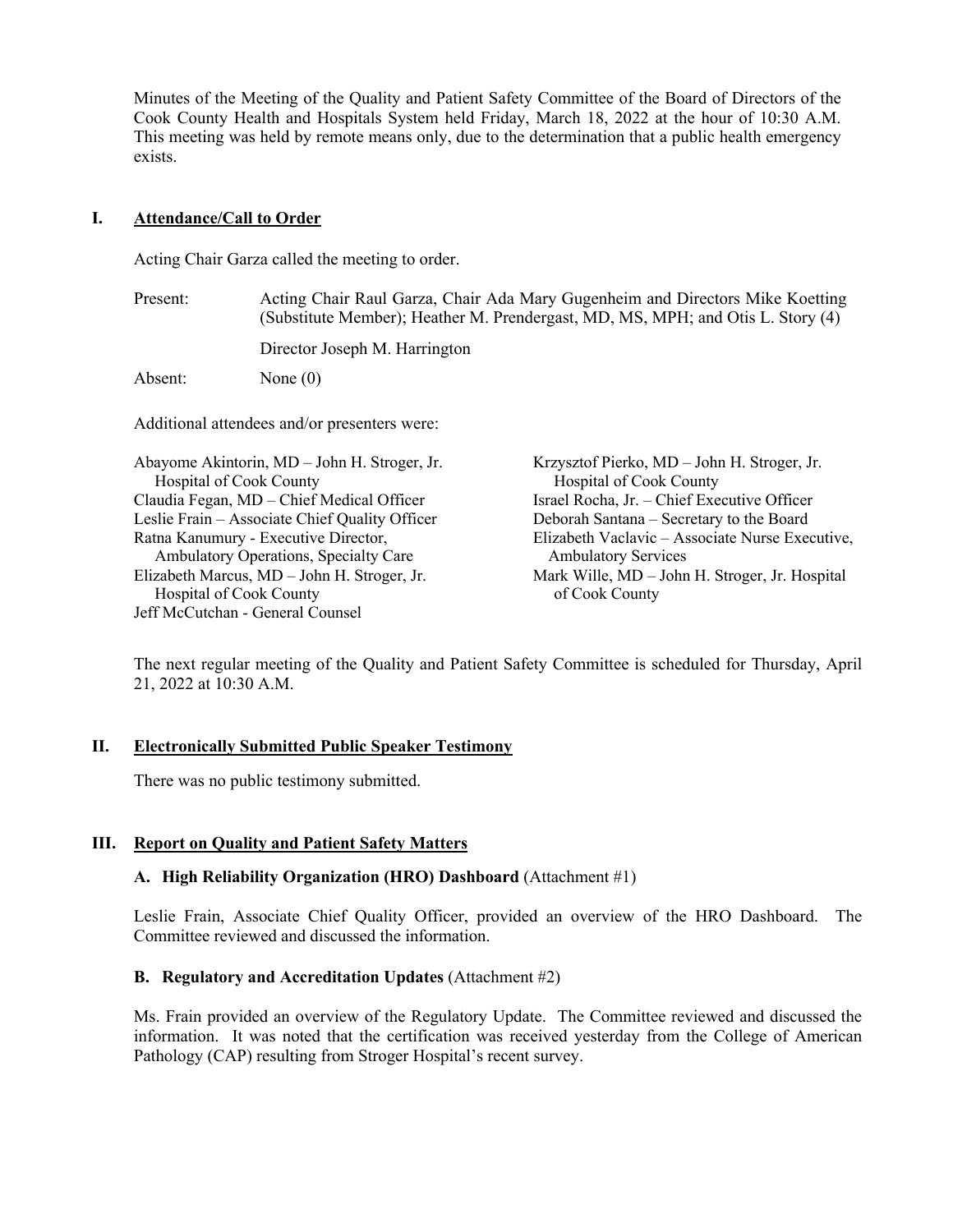## **III. Report on Quality and Patient Safety Matters (continued)**

## **C. American College of Surgeons National Surgical Quality Improvement Program (ACS NSQIP) Year 7 Update** (Attachment #3)

Dr. Mark Wille, Director of Endourology and Stone Disease at John H. Stroger, Jr. Hospital of Cook County, provided an overview of the presentation on the ACS NSQIP Year 7 Update. The Committee reviewed and discussed the information.

#### **D. Update on Specialty Services** (Attachment #4)

Ratna Kanumury, Executive Director of Ambulatory Operations and Specialty Care, provided an overview of the Update on Specialty Services. The Committee reviewed and discussed the information.

## **IV. Action Items**

## **NOTE: action was taken on Agenda Items IV(A), IV(B) and IV(C) in one (1) combined motion.**

**A. Approve appointments and reappointments of Stroger Hospital Department Chair(s) and Division Chair(s)** (Attachment #5)

Dr. Claudia Fegan, Chief Medical Officer, presented the following proposed Stroger Hospital Division Chair initial appointment to the Committee for consideration.

Initial appointment of the following individuals as Division Chairs of the Medical Staff of the John H. Stroger, Jr. Hospital of Cook County:

| Name               | <b>Department/Appt Term</b> | Title             |
|--------------------|-----------------------------|-------------------|
| Manhal Khilfeh, MD | <b>Pediatrics</b>           | Division Chair of |
|                    | $03/18/2022 - 07/21/2022$   | Neonatology       |

#### **B. Executive Medical Staff (EMS) of Stroger Hospital and Medical Executive Committee (MEC) of Provident Hospital Matters**

- **i.** Receive report from EMS President
	- Receive summary of Stroger Hospital-Wide Quality Improvement and Patient Safety Committee (Attachment #6)
	- Approve Stroger Hospital Medical Staff Appointments/Reappointments/Changes (Attachment #7)
	- Approve proposed amendments to the Bylaws of the John H. Stroger, Jr. Hospital of Cook County Medical Staff (Attachment #8)
- **ii.** Receive report from MEC President
	- Receive summary of Provident Hospital Quality and Performance Improvement Committee (Attachment #6)
	- Approve Provident Hospital Medical Staff Appointments/ Reappointments/Changes (Attachment #7)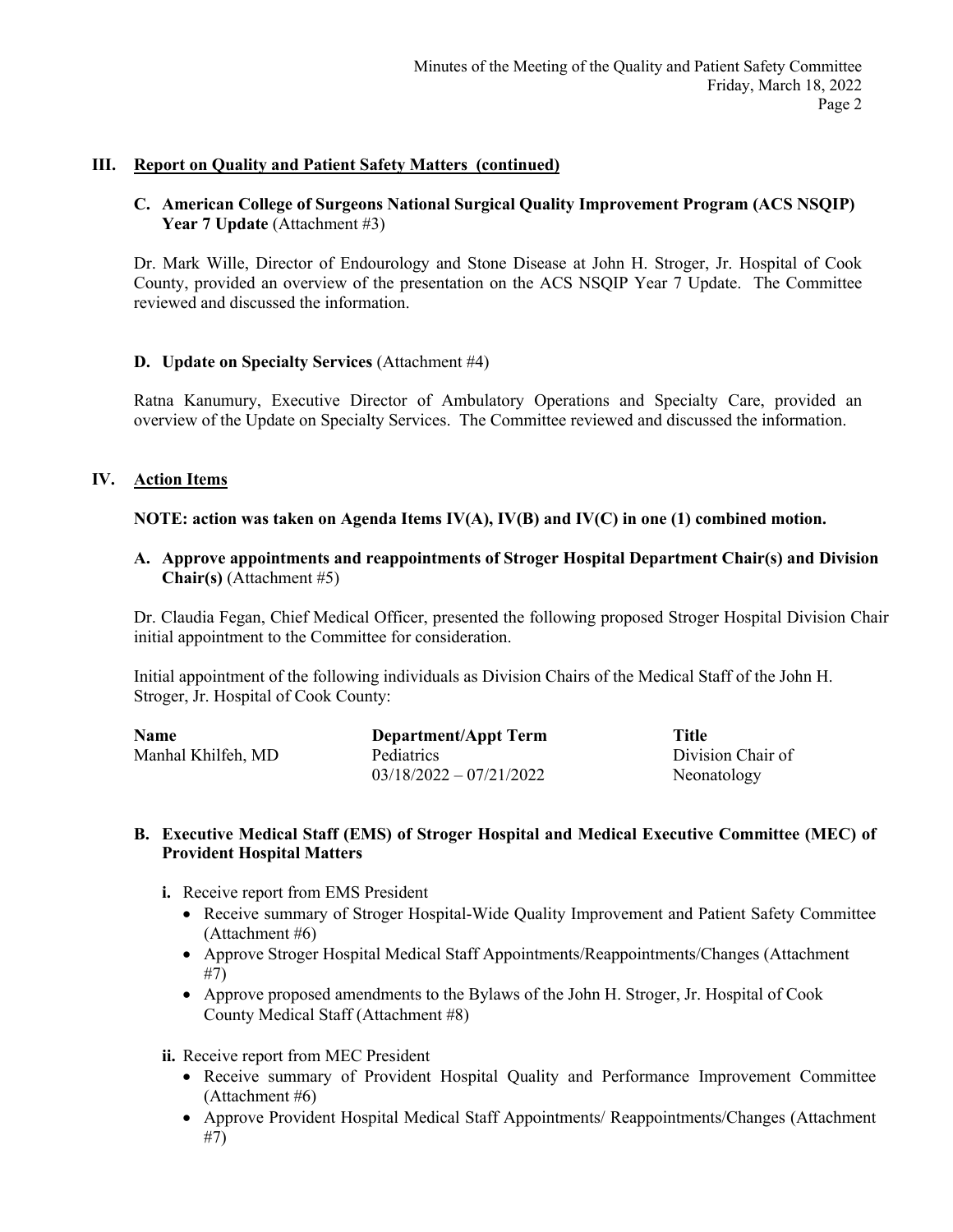# **IV. Action Items (continued)**

Dr. Abayomi Akintorin, President of the EMS of John H. Stroger, Jr. Hospital of Cook County, reviewed the Stroger Hospital Quality Committee summary and presented the proposed Stroger Hospital medical staff action items for the Committee's consideration.

Dr. Elizabeth Marcus, Chair of the Bylaws Committee of EMS, reviewed the proposed amendments to the Bylaws of the John H. Stroger, Jr. Hospital of Cook County Medical Staff.

Dr. Marlon Kirby, President of the MEC of Provident Hospital of Cook County, was unable to attend the meeting due to clinical responsibilities, so Dr. Fegan reviewed the Provident Hospital Quality Committee summary and presented the proposed Provident Hospital Medical Staff Appointments/Reappointments/Changes for the Committee's consideration.

# **C. Minutes of the Quality and Patient Safety Committee Meeting, February 17, 2022**

Acting Chair Garza inquired whether any corrections needed to be made to the minutes.

# **D. Any items listed under Sections IV and V**

Director Prendergast, seconded by Acting Chair Garza, moved the following:

- Approve Item IV(A) one (1) proposed Stroger Hospital Division Chair Initial Appointment;
- Approve Item IV(B) proposed amendments to the Bylaws of the John H. Stroger Jr. Hospital of Cook County Medical Staff
- Approve Item IV(B) Stroger Hospital medical staff appointments, reappointments and changes;
- Approve Item IV(B) Provident Hospital medical staff appointments, reappointments and changes;
- Accept Item IV(C) February 17, 2022 Quality and Patient Safety Committee Meeting Minutes

A roll call vote was taken, the votes of yeas and nays being as follows:

Yeas: Acting Chair Garza and Directors Koetting and Prendergast (3)

Nays: None (0)

Absent:Chair Gugenheim\* and Director Story (2)

THE MOTION CARRIED UNANIMOUSLY.

\*Chair Gugenheim was having intermittent remote meeting connection issues during the meeting. She was present for the majority of the meeting but was not connected during the roll call vote on the combined motion and roll call vote to go into a closed meeting.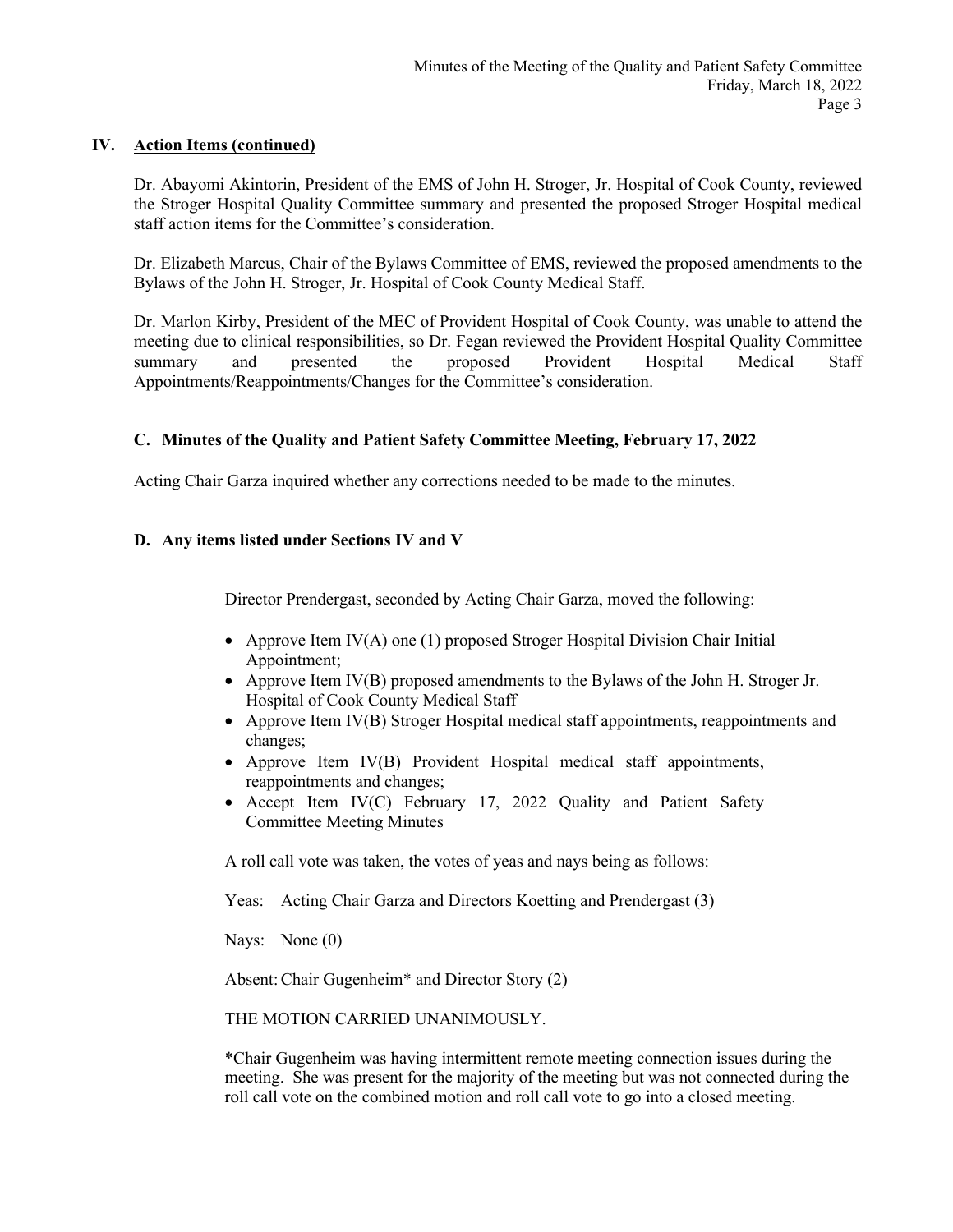# **V. Closed Meeting Items**

- **A. Stroger Hospital and Provident Hospital Medical Staff Appointments / Re-appointments / Changes**
- **B. Claims, Litigation and Quality and Patient Safety Matters**
- **C. Matters protected under the federal Patient Safety and Quality Improvement Act of 2005 and the Health Insurance Portability and Accountability Act of 1996**
- **D. Quality and Patient Safety Report**

Director Prendergast, seconded by Acting Chair Garza, moved to recess the open meeting and convene into a closed meeting, pursuant to the following exceptions to the Illinois Open Meetings Act: 5 ILCS 120/2(c)(**1**), regarding "the appointment, employment, compensation, discipline, performance, or dismissal of specific employees of the public body or legal counsel for the public body, including hearing testimony on a complaint lodged against an employee of the public body or against legal counsel for the public body to determine its validity," 5 ILCS 120/2(c)(**11**), regarding "litigation, when an action against, affecting or on behalf of the particular body has been filed and is pending before a court or administrative tribunal, or when the public body finds that an action is probable or imminent, in which case the basis for the finding shall be recorded and entered into the minutes of the closed meeting," 5 ILCS 120/2(c)(**12**), regarding "the establishment of reserves or settlement of claims as provided in the Local Governmental and Governmental Employees Tort Immunity Act, if otherwise the disposition of a claim or potential claim might be prejudiced, or the review or discussion of claims, loss or risk management information, records, data, advice or communications from or with respect to any insurer of the public body or any intergovernmental risk management association or self insurance pool of which the public body is a member," and 5 ILCS 120/2(c)(**17**), regarding "the recruitment, credentialing, discipline or formal peer review of physicians or other health care professionals, or for the discussion of matters protected under the federal Patient Safety and Quality Improvement Act of 2005, and the regulations promulgated thereunder, including 42 C.F.R. Part 3 (73 FR 70732), or the federal Health Insurance Portability and Accountability Act of 1996, and the regulations promulgated thereunder, including 45 C.F.R. Parts 160, 162, and 164, by a hospital, or other institution providing medical care, that is operated by the public body."

On the motion to recess the open meeting and convene into a closed meeting, a roll call was taken, the votes of yeas and nays being as follows:

Yeas: Acting Chair Garza and Directors Koetting and Prendergast (3)

Nays: None (0)

Absent: Chair Gugenheim and Director Story (2)

THE MOTION CARRIED UNANIMOUSLY and the Committee convened into a closed meeting.

Acting Chair Garza declared that the closed meeting was adjourned. The Committee reconvened into the open meeting.